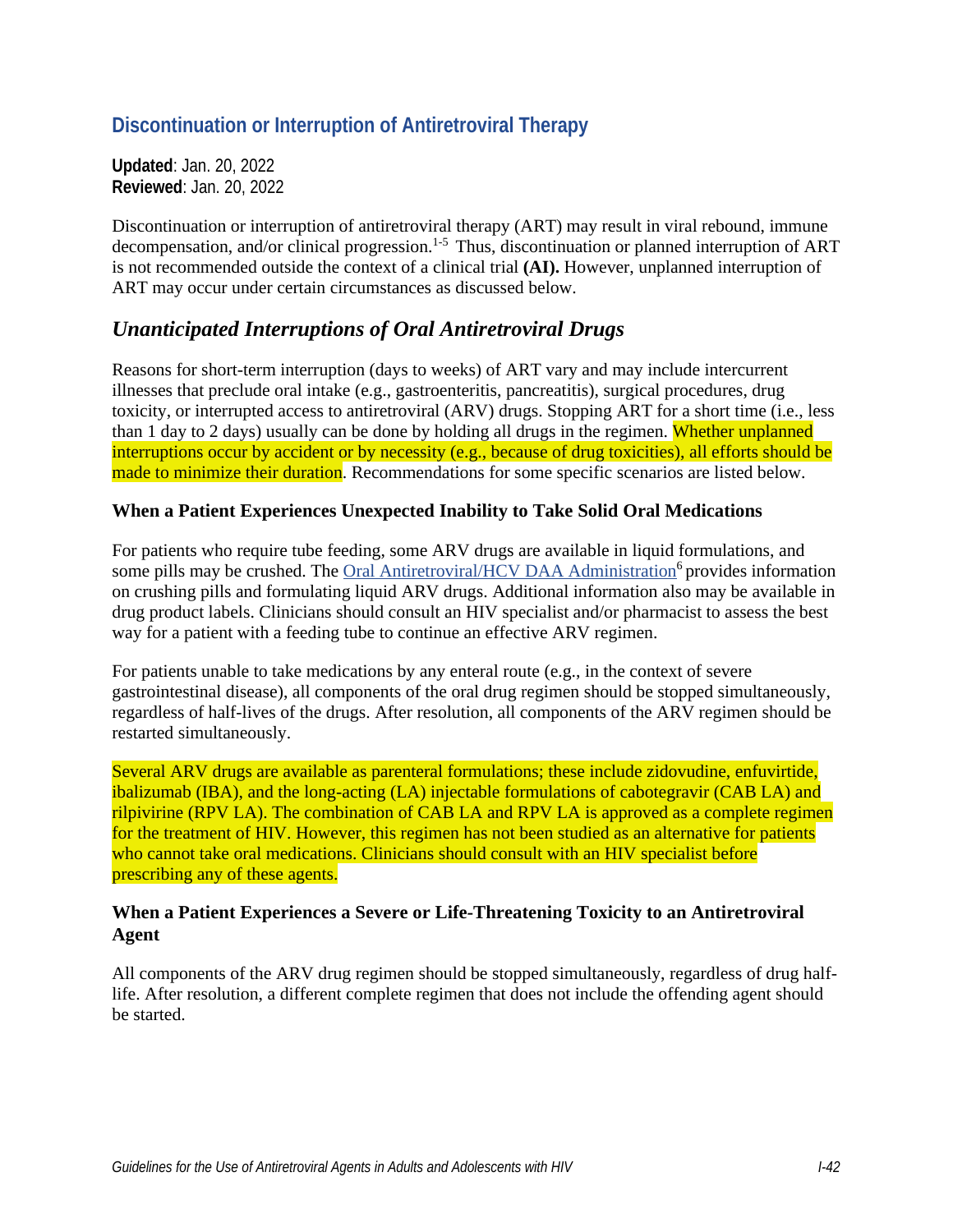### *Interruption of Long-Acting Antiretroviral Drugs*

The combination of CAB LA and RPV LA is approved as a complete regimen for the treatment of HIV. CAB LA and RPV LA are given as intramuscular (IM) injections and have extended half-lives. Therefore, patients who miss doses or discontinue therapy without bridging with an oral ARV regimen are at increased risk of virologic failure with development of drug resistance. Clinicians should refer to prescribing information for CAB LA and RPV LA for the management of missed doses or discontinuations[.7](#page-2-2) For planned missed injection doses of CAB LA and RPV LA, oral formulations of CAB and RPV should be made available to patients as a bridging therapy for up to 2 months. Oral formulation of RPV is available by prescription in community pharmacies, but oral formulation of CAB is available only through the manufacturer. When stopping long-acting injectable ART, transition to a suppressive oral ARV regimen should occur within 4 weeks of the last planned IM doses. Patients who have missed or delayed clinic visits repeatedly should be reassessed to determine if resumption of injections is appropriate or if they may need to be transitioned back to an oral regimen. Plasma viral load testing should be performed before the transition, and drugresistance testing should be considered if plasma viremia is present.

Patients with drug-resistant HIV may receive IBA as part of a salvage regimen. IBA is initiated with a 2,000-mg loading dose given as an intravenous (IV) infusion, then followed by 800 mg given as an IV infusion every 14 days as maintenance therapy. If a dose is missed by  $\geq$ 3 days, a repeat loading dose of 2,000 mg IV infusion is recommended before resumption of maintenance therapy.

### *Analytical Treatment Interruption*

Several research studies are evaluating approaches to achieve sustained ART-free viral remission or a functional cure for HIV.<sup>8</sup> Viral eradication (i.e., elimination of HIV entirely from an individual) remains a more challenging, longer-term goal. Currently, the only way to reliably test the effectiveness of these strategies is to interrupt ART and closely monitor for viral rebound in the setting of a clinical trial, an approach referred to as "analytical treatment interruption" or ATI.<sup>9</sup> The duration of treatment interruption, the dynamics of viral rebound, and the criteria for restarting ART are part of ATI clinical trial designs with the goal to conduct these clinical trials safely.

Before ART is interrupted, participants of ATI trials should be made aware of and understand the risks of viral rebound, $^{10}$  acute retroviral syndrome, increased risk of HIV transmission, decline of CD4 count, HIV disease progression, development of minor HIV-associated manifestations (e.g., oral thrush) or serious non-AIDS complications (e.g., renal, cardiac, hepatic, or neurologic complications), and the development of drug resistance. Patients should be counseled about the need for close clinical and laboratory monitoring during ART interruptions and provided counseling and linkage to pre-exposure prophylaxis services should they wish to refer sexual partners at risk for acquiring HIV.